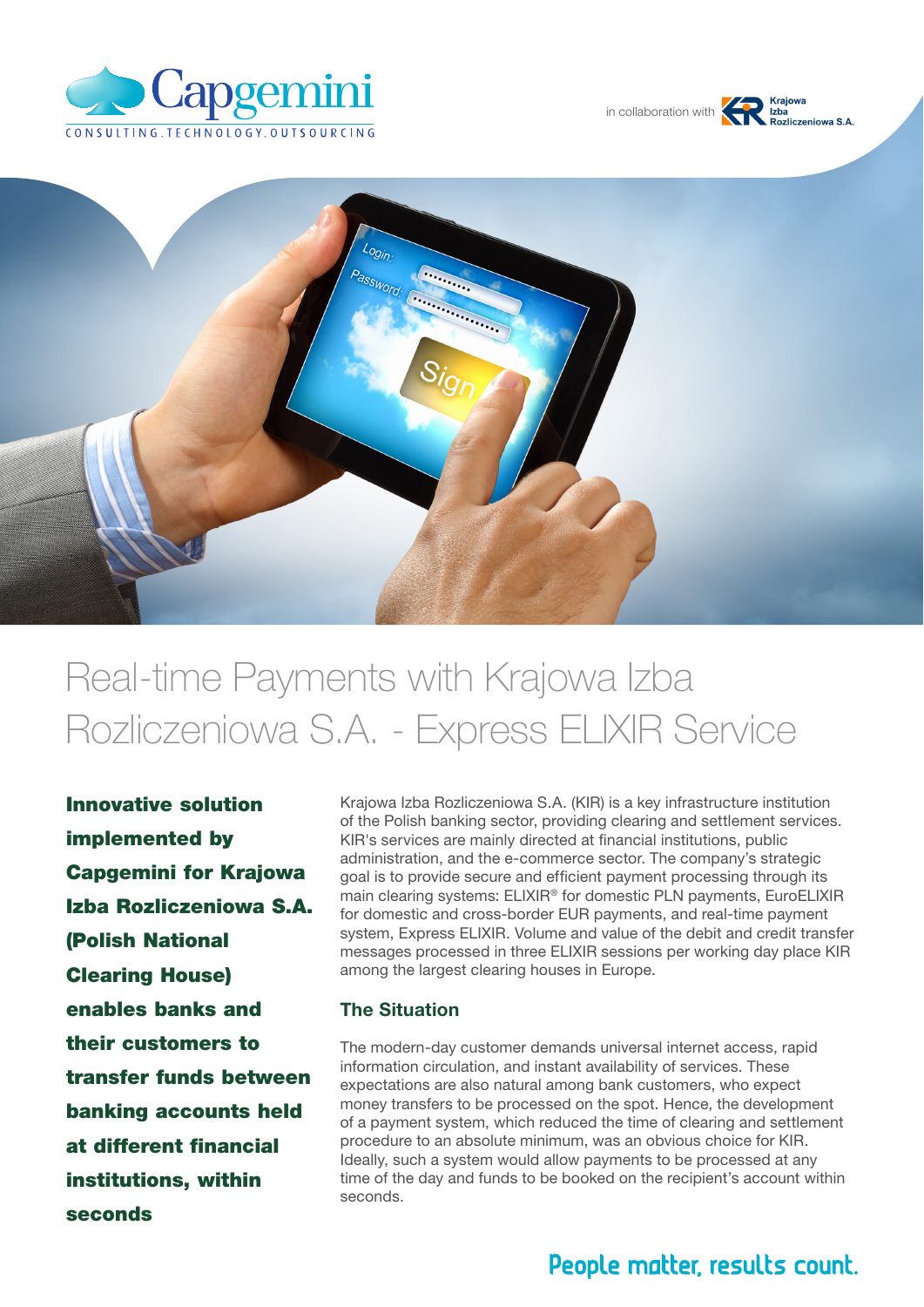With the objective to provide banks and their customers with real-time money transfer service, available in 24/7 mode, KIR decided to implement an innovative payment solution.

#### The Solution

As part of the real-time payment solution implementation plan, KIR prepared a detailed requirements specification for the new system. The main functionalities of the system included:

- Real-time message exchange between system participants
- Real-time payment service maintenance, resulting in fund transfer between sender and recipient bank customers within seconds
- Settlement based on the fiduciary account held for KIR by Narodowy Bank Polski (National Bank of Poland) in the SORBNET2 system.

The system would be flexible enough to meet the bank's requirements, in terms of applied message formats, accept messages in standards utilized by banks, and fully leverage the IT infrastructure already existing in the banks and KIR.

As a result of a tender procedure initiated by KIR, Capgemini was selected to develop and implement the new payment system. Leveraging international and local expertise in the area of payments, Capgemini managed to overcome several innovational challenges with its own pool of resources. Despite tight deadlines, high-efficiency requirements and safety compliance demands, Capgemini delivered the solution within the agreed schedule. The real-time payment system was launched in June 2012, as the second such solution in Europe after the UK Faster Payment system implemented by VocaLink in 2008.

#### The Results

In June 2012, after Capgemini spent eighteen months working on the project, Express ELIXIR was successfully implemented. KIR launched a working version of the system, connecting the first three banking institutions. Capgemini consultants and engineers supported KIR during the initial phase of system establishment and concept development, taking part in workshops with the banks, as well as in connecting the first three banks to the system.

Thanks to the multi-layer service delivered by Capgemini, Express ELIXIR was launched as an end-to-end payment system. The new solution fits well within the current KIR clearing systems portfolio. Besides meeting the bank customers' expectations, the system also provides new business options for the banks themselves. It can be the basis for the development of new products (like short term deposits, quick bank loans), resulting in increasing loyalty of current customers of the bank and attracting new customers; this may provide a considerable source of revenue in a very competitive market.